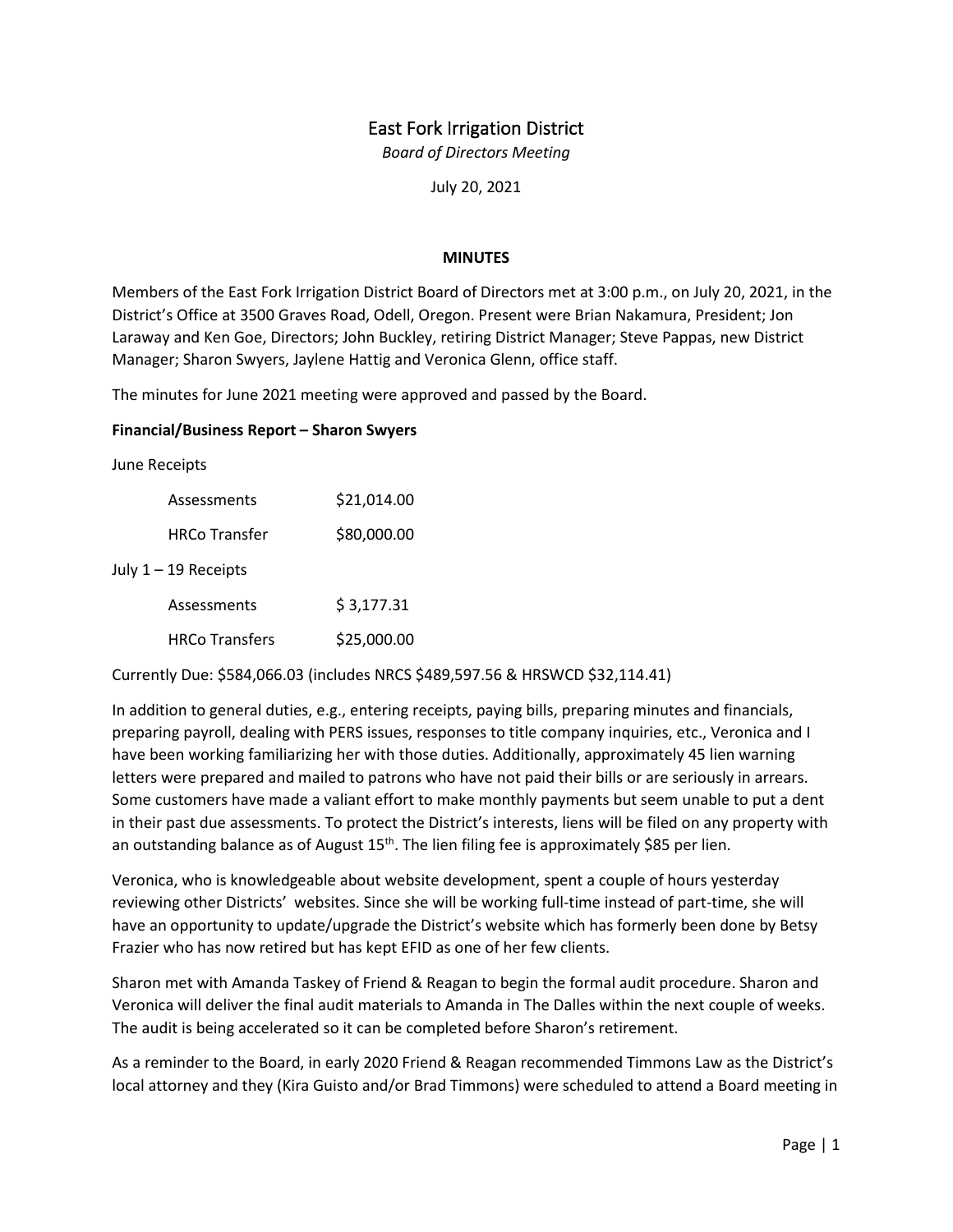March 2020 which was cancelled. We will need a local attorney on board to handle any subsequent foreclosure actions after liens have been filed.

Steve and Veronica were added to the surety bond policy

A drought newsletter to approximately 1,000 customers has been prepared, printed and addressed and will be mailed tomorrow.

# **Water Rights Report – Jaylene Hattig**

A new Wait List for water rights was shared with the Board. Those highlighted in blue on the sheet have been offered water as of this meeting.

Regarding the transfer from 2019 – there are six people that have not followed through on their end. This includes getting their easements. One of the families has decided that they no longer want the water rights. At this time, we do not have a penalty phase for this sort of issue, when the transfer process is not being followed through with. The District is only allowed one extension on a transfer and once that deadline has passed, the District loses the option to ever have that water in the future. The District needs to come up with a penalty plan in order to discourage people from not following through.

Kevin & Carol Doherty – their property spans two tax lots, and they would like water on both tax lots however, they only want to pay for one. Due to the property being in two different sections, it cannot be cancelled and combined into one tax lot.

First Baptist Church of Odell – this property is on three tax lots, and they have been advised to cancel and combine the tax lots into one single tax lot, as their total acreage for all three parcels is less than one acre.

Ongoing Issues:

- Transferred water to Chuck & Patricia Peterson
- Sallie Foley has been unreachable to obtain a signature for an easement

Jaylene attended the ESRI User Convention virtually last week. They went over a lot of information regarding climate change and conservation as well as touching base on their new products which will be replacing the current platform Collector App (used for field work).

It has been suggested that we require that easements be completed first before we will consider spending our time and effort to see if it's feasible for the customer to have water.

## **Pandemic Update – Steve Pappas**

The office is now open Monday through Wednesday 8:00 AM to 4:00 PM.

## **Eastside Lateral Update – Steve Pappas**

The Whiskey Creek project is on schedule. The lower half will be pushed out, as previously discussed, due to an issue with the Columbia Gorge Commission. Niklas Christensen, is working on setting up an Eastside informational meeting with the growers. Niklas is working on getting the easements for the next phase completed. The storm water issue with Hood River County is still an ongoing battle.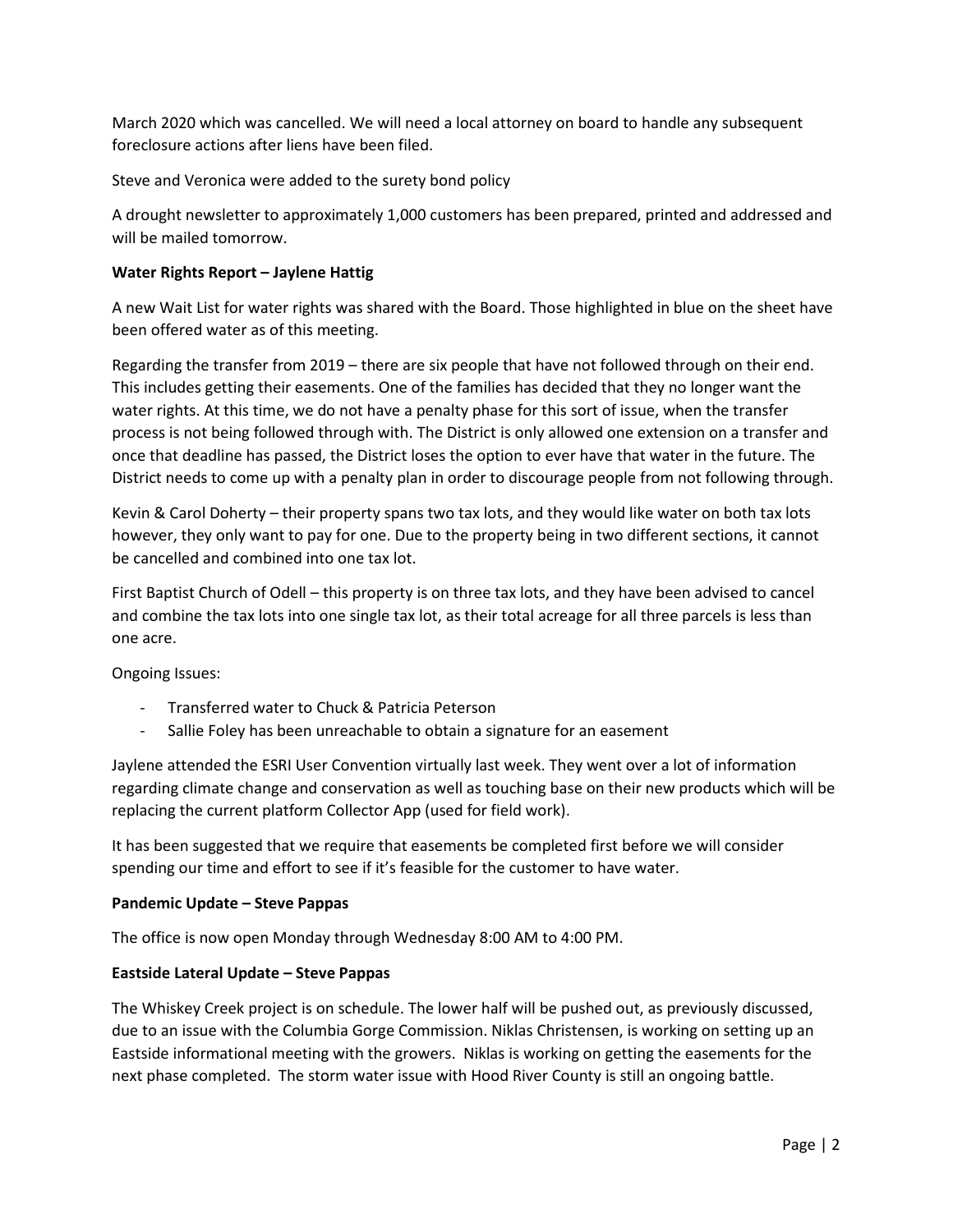Since Niklas was on vacation the route and surveying of the project has not been finished yet but is in the works and we should receive an update soon.

# **Conservation Plan FCA – Steve Pappas**

The Conservation Plan is being worked on by FCA and is expected to be completed on time. John is working with Kate Hart on updating the 2011 Conservation Plan .

# **Labor Report – Steve Pappas**

Flow meters have been acquired and placed throughout the District to monitor water use to better help us adjust our system. We are educating those that are overpulling and not realizing it, and currently the feedback is positive. It has been mentioned that many of the patrons don't have regulators on their systems and this could be why they are not recognizing how much water they are using.

We are currently facing a drought and will be sending out the newsletter tomorrow. Veronica has created a Facebook page for the District to help spread updates and information regarding projects. Steve also a moderator of the page.

The sediment this year is a major issue. We are having to flush the Sandtrap every day. However, the new process of flushing has shown that not many are now noticing a drop in the water level. Eric Bounds cleaned out the sediment pond last week to help with the water flow. He is going to return in two weeks to remove more silt.

What will be helpful is if users can cut down to 75% and water consistently instead of watering at 110% for a few days and shutting it off, which requires us to raise and lower water flows constantly.

Steve reported that the major leak in the Central Lateral Pipeline which was caused by a local logging outfit. This occurred (1) because they did not call for a locate and (2) because the pipe was not buried very deep. It was basically covered with fill and with the logger's heavy equipment going on top of it, it quickly became exposed. This 72" Weolite pipe will get patched this winter by Skycam and be cheaper than the outfit from Bend. It has been temporarily fixed by cedar plugs and we didn't see a loss in water distribution.

We have been seeing airlock issues throughout the District lately. We have installed automated timer air vents in certain places that are historically bad, such as Lenz Butte.

DEQ Application – Essentially, if we do the prep work: engineering, underground studies, etc., then we would be able to access loan funds that are available through the DEQ to upgrade our sublaterals and possibly finish piping our District. The deadline for the application is in December. Steve will present more information on this at the next board meeting as it does not need to be decided immediately.

Follow up on the sick leave policy regarding part time temporary employees. They earn 1 hour for every 30 hours worked and will be capped at 120 hours. Approved by Board.

## **John's Report**

John touched on the drought subject – the spills have been adjusted to keep the water overflow down to a minimum. The Sandtrap water has also been reduced to about 5 or 6 cfs for flushing, so the excess water was returned to the river upstream. We were previously flushing at around 18 cfs. Per our